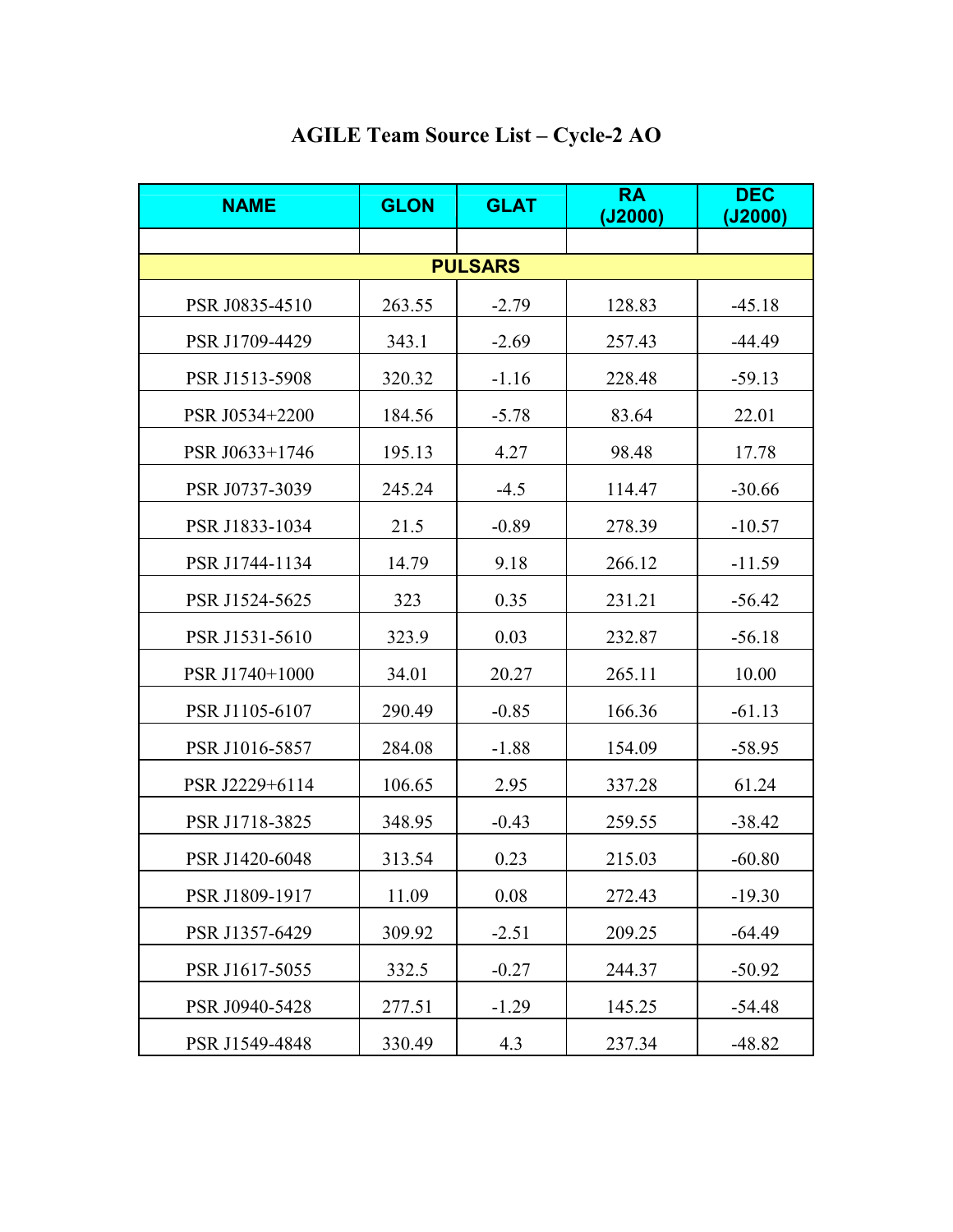| <b>NAME</b>            | <b>GLON</b>    | <b>GLAT</b>   | <b>RA</b><br>(J2000) | <b>DEC</b><br>(J2000) |  |
|------------------------|----------------|---------------|----------------------|-----------------------|--|
|                        |                |               |                      |                       |  |
| <b>SPECIAL REGIONS</b> |                |               |                      |                       |  |
| Galactic Center Region | $-10$ to $10$  | $-10$ to $10$ |                      |                       |  |
| Cygnus Region          | $+68$ to $+88$ | $-10$ to $10$ |                      |                       |  |
| Large Magellanic Cloud | 280.46         | $-32.88$      | 80.92                | $-69.75$              |  |
| Small Magellanic Cloud | 302.79         | $-44.29$      | 13.20                | $-72.84$              |  |

| <b>NAME</b>    | <b>GLON</b> | <b>GLAT</b>        | <b>RA</b><br>(J2000) | <b>DEC</b><br>(J2000) |
|----------------|-------------|--------------------|----------------------|-----------------------|
|                |             |                    |                      |                       |
|                |             | <b>3EG SOURCES</b> |                      |                       |
| 3EG J0241+6103 | 135.87      | 0.99               | 40.42                | 61.06                 |
| 3EG J0617+2238 | 189         | 3.05               | 94.30                | 22.63                 |
| 3EG J1027-5817 | 284.94      | $-0.52$            | 156.89               | $-58.27$              |
| 3EG J1410-6147 | 312.18      | $-0.35$            | 212.73               | $-61.79$              |
| 3EG J1420-6038 | 313.63      | 0.37               | 215.11               | $-60.64$              |
| 3EG J1639-4702 | 337.75      | $-0.15$            | 249.77               | $-47.04$              |
| 3EG J1704-4732 | 340.1       | $-3.79$            | 256.12               | $-47.54$              |
| 3EG J1714-3857 | 348.04      | $-0.09$            | 258.52               | $-38.96$              |
| 3EG J1823-1314 | 17.94       | 0.14               | 275.77               | $-13.24$              |
| 3EG J1824-1514 | 16.37       | $-1.16$            | 276.20               | $-15.24$              |
| 3EG J1826-1302 | 18.47       | $-0.44$            | 276.55               | $-13.05$              |
| 3EG J1835+5918 | 88.70       | 25.10              | 278.80               | 59.29                 |
| 3EG J1837-0423 | 27.44       | 1.06               | 279.40               | $-4.40$               |
| 3EG J1856+0114 | 34.6        | $-0.54$            | 284.10               | 1.24                  |